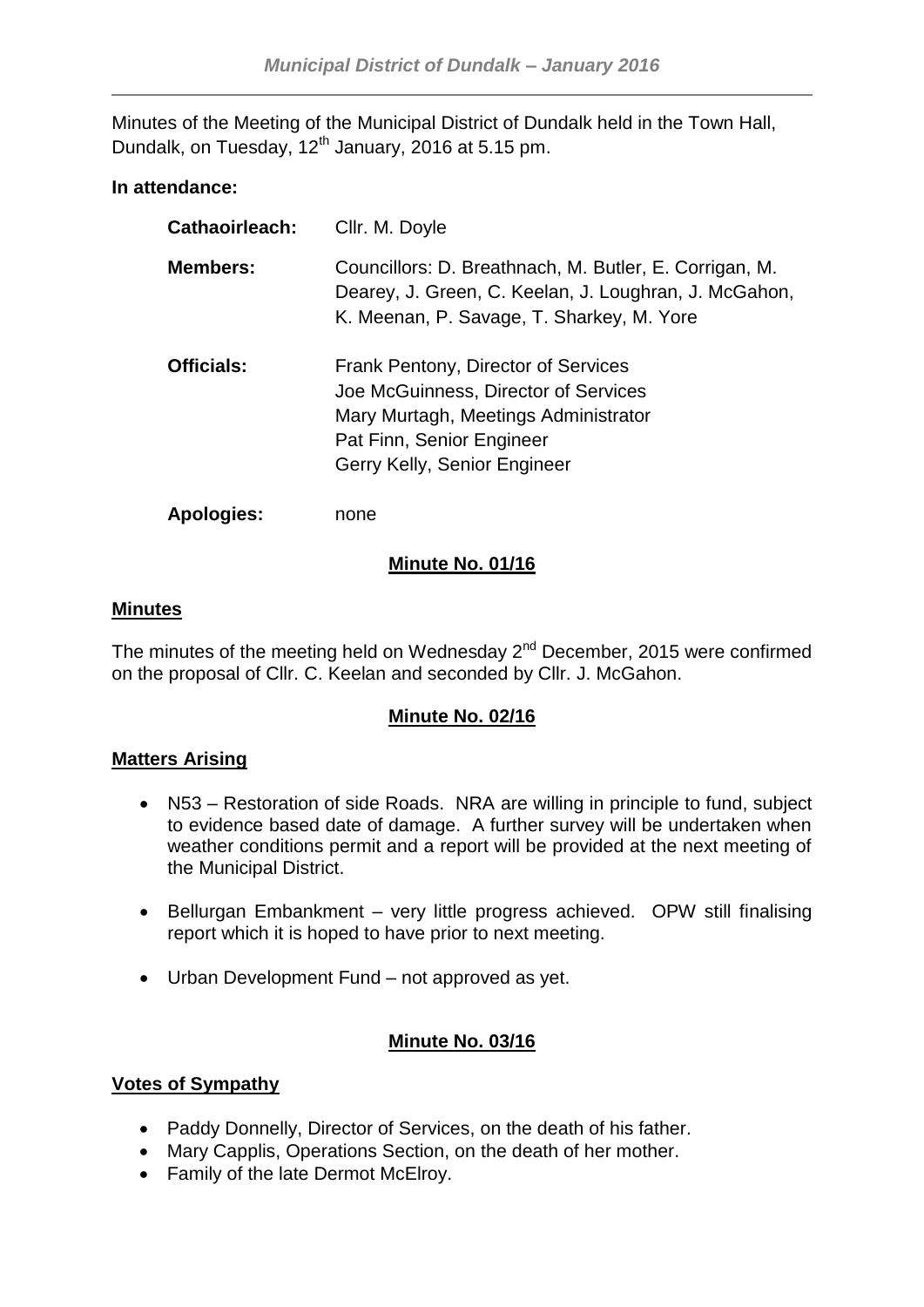# **Minute No. 04/16**

### **St. Patrick's Day Parade**

A letter from the Dundalk St. Patricks Day Committee was circulated to members, the contents of which was noted by members. The committee was seeking a contribution of €2,000 towards the operational costs of the 2016 parade.

### **Minute No. 05/16**

### **Dundalk FM**

Members were advised of a request from Dundalk FM seeking the nomination of two members to sit on the board of the station. It was noted that meetings were held on the  $3^{rd}$  Tuesday of every month at 7.00 pm.

Members agreed to defer decision to February to enable members confirm availability / interest.

### **Minute No. 06/16**

### **Draft Economic and Community Plan**

J. McGuinness, Director of Services, advised members that the draft plan was not finalised as yet. It was agreed to defer the matter to the February meeting and noted that the members of the Municipal District must make a statement on the economic and community goals of the plan.

In response to a query from Cllr. M. Dearey the Director of Services acknowledged the delay in having PPN Representation nominated on the various bodies / committees with particular reference to the Drugs Forum. The Director confirmed that the secretariat had been advised of the urgency in completing the nominations, and it was agreed that the Drugs Forum would be established and meet in advance of the PPN nomination.

## **Minute No. 07/16**

#### **Housing and communities Progress Report**

Mr. J. McGuinness, Director of Services, presented the Housing and Communities progress report dated  $5<sup>th</sup>$  January 2016. During discussion on the report Mr. McGuinness addressed the following issues:

- Cox's Demesne Regeneration Project Fingal Co. Co. are acting as consultants for the next phase, which is advancing. Noted an error in the report – scheduled completion should read Jan 2017 and not 2016.
- Staff are currently being trained on the Tenant Purchase Scheme which will be advertised shortly. Tenants will also be communicated with directly. Work is also in progress to identify 'purchasable' units.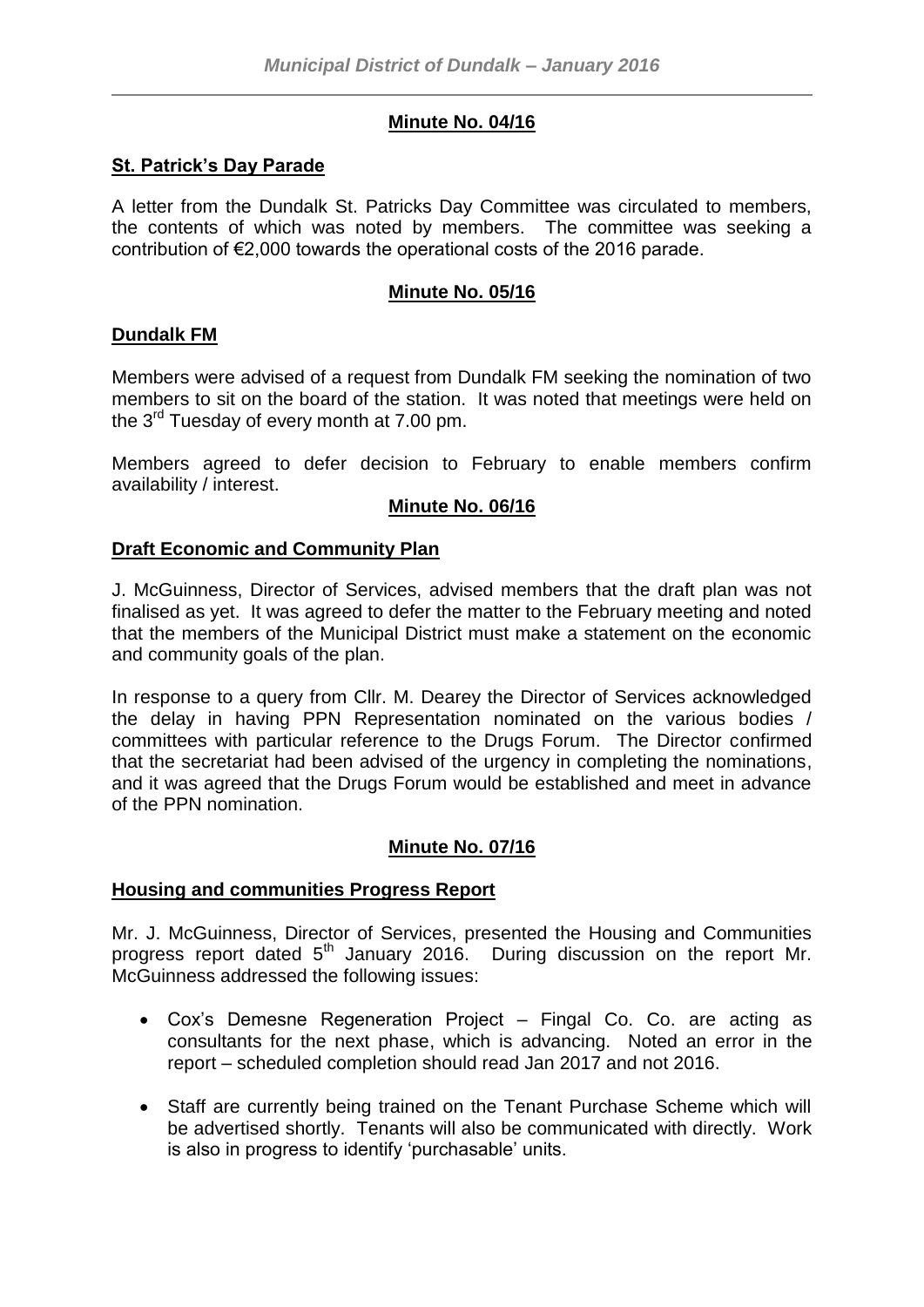- Members queried the low inspection rate of apartments compared with other local authorities and were advised that the inspection rate is increasing as the HAP model is being advanced.
- Caravans illegally parked at New Inn despite presence of boulders. Noted that traveller accommodation is a difficult area governed by law, and that due process must apply in dealing with issues on a case by case basis.
- Dave Storey, Senior Executive Officer, was wished well in his new role with Fingal County Council. J. McGuinness, Director of Services, confirmed that he would be the interim point of contact for members on housing issues until Mr. Storey's replacement is in place.

# **Minute No. 08/16**

### **Dundalk Appointed Stands By-Laws (2012)**

Superintendent Gerard Curley and Sergeant John O'Flaherty joined the meeting to discuss the matter, which was on the agenda on foot of a Notice of Motion passed at the December Meeting. Issues that were addressed during the discussion included:

- Possible impact on commercial trade as a result of the additional ranks.
- The possibility of using loading bays for the dual purpose of taxi ranks during specific hours. It was noted that this would be very difficult to operate, but it was recommended that possible technology options should be explored in partnership with businesses through BIDS.
- Superintendent Curley confirmed that the provision of the additional ranks, while not removing the entire problem, has been effective in removing congestion / obstructions at night time.
- It was agreed that, as the Bye Laws are having a largely positive effect, they should remain in place and the matter considered further at a future meeting in due course.

# **Minute 09/16**

## **Infrastructure, Operations & Marine Progress Report**

Mr. G. Kelly, Senior Engineer, and Mr. Pat Finn, Senior Engineer, addressed issues in relation to the report which was circulated with the agenda.

- Bellurgan Embankment concern that the area is a high flood risk and local properties are unable to get insurance. Still awaiting approval from OPW.
- General flooding issues large portions of developments on sand. CFRAM studies looking at measures to combat flooding – Dundalk rates highly nationally in terms of priority.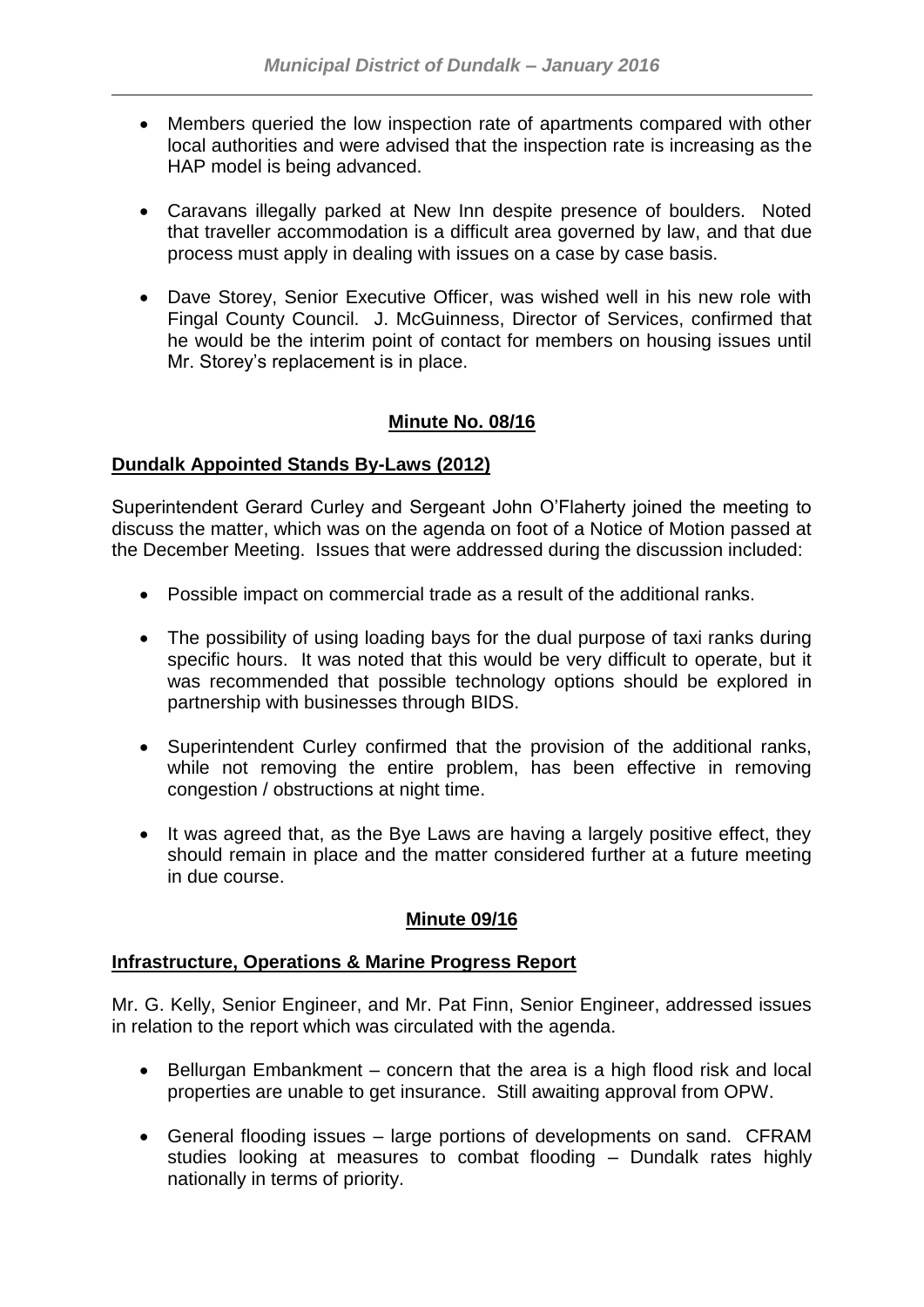- Condition of tertiary roads in county of major concern G. Kelly, Senior Engineer, circulated the draft Restoration Improvement Multi-Annual Programme and asked members to revert to him with comments / observations. The amended report will be on the February agenda for discussion / approval.
- Fuel tanks / petrol pumps have been decommissioned on Clanbrassil Street.
- Update requested on current status of septic tank inspections / remediation works.
- Problems as a result of lack of drains / gully cleaning noted that this was a resource matter.
- Regular flooding in Avondale / Meadow View.
- Illegal dumping at New Inn fines have been issued. Cameras required to identify further offences.
- Suggestion that the illuminated bollards on the ECCO road are not functioning due to damage from flooding – no report of this issue to Operations, but will check situation.
- National review of speed limits being advertised shortly. Agreed that councillors will be issued with the guidance documents in relation to setting speed limits. Public will have 2/3 weeks to respond – elected members will have a number of opportunities.

## **Minute No. 10/16**

| <b>Notice of Motion</b> |                         |
|-------------------------|-------------------------|
| Proposed by:            | <b>CIIr. T. Sharkey</b> |
| Seconded by:            | Cllr. E. Corrigan       |

"That Louth County Council conduct a survey of traffic and design on the LP316723 (Knockbridge to Martin's Cross) in order to compile a number of measures to improve safety for residents and road users"

#### **Reply:**

**This matter will be examined and a report prepared for the Municipal District meeting in due course.**

Noted that the presence of sharp bends is creating problems and that the preparation of the report should be time framed.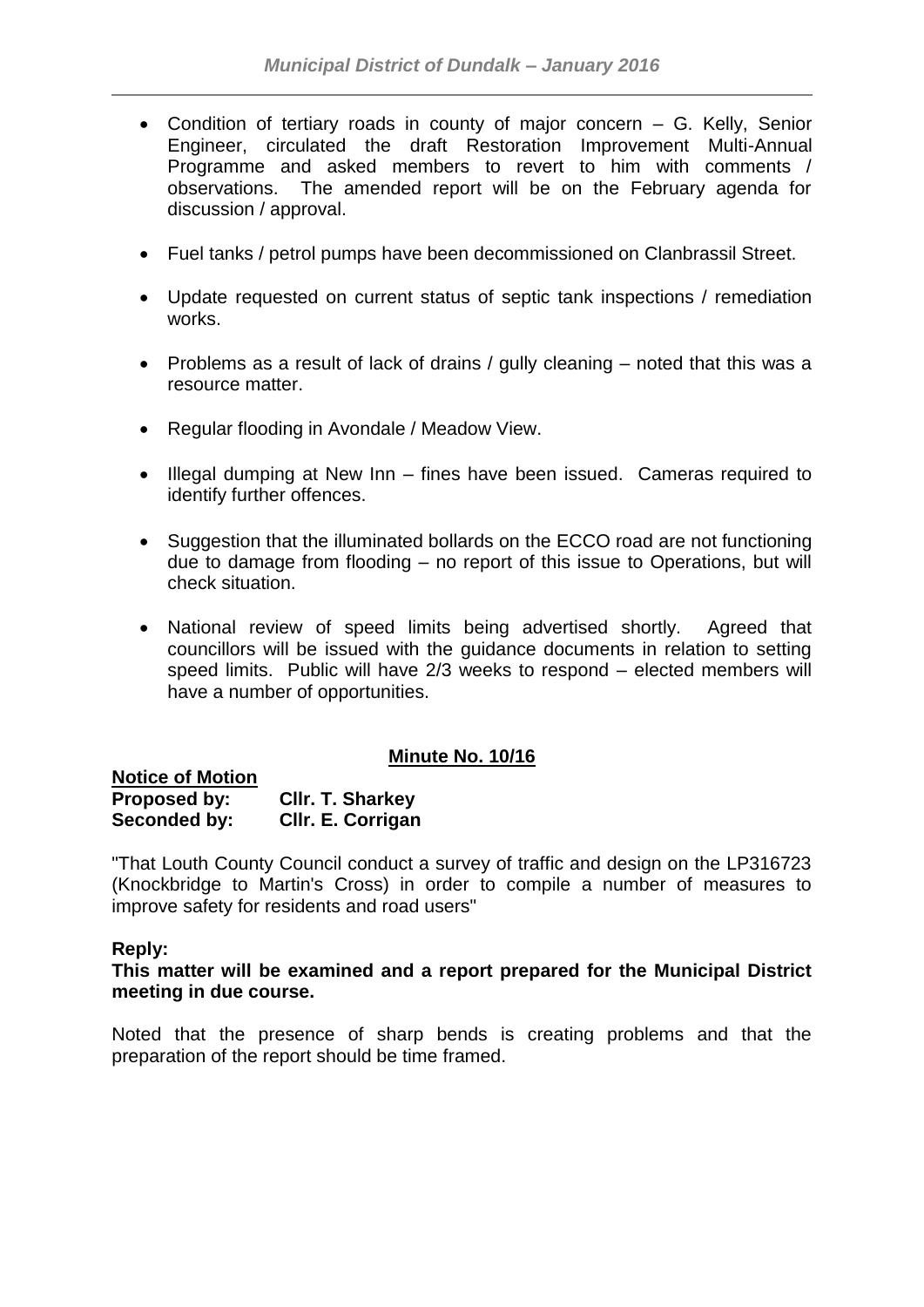# **Minute No. 11/16**

| <b>Notice of Motion</b> |                         |
|-------------------------|-------------------------|
| Proposed by:            | <b>CIIr. T. Sharkey</b> |
| Seconded by:            | CIIr. E. Corrigan       |

"That a full audit of the condition of roads in the Sheelagh, Hackballscross, Roche and Kilkerley areas be carried out to arrange a comprehensive schedule of road strengthening and repair after the 3 month closure of the N53"

#### **Reply:**

**A pavement condition survey was carried out on the local roads prior to the N53 road closure. A further survey on these roads will take place after the N53 is reopened (which was on Monday 23rd November). The results of both surveys will be compared in order to quantify any deterioration in the pavement condition in the interim period.**

Concern was expressed by members about the delay in preparing the second report. P. Finn, Senior Engineer, advised it is a matter of record that the second survey would be undertaken but weather conditions made it impossible to date.

#### **Minute No. 12/16**

| <b>Notice of Motion</b> |                 |
|-------------------------|-----------------|
| Proposed by:            | Cllr. C. Keelan |
| Seconded by:            | CIIr. M. Yore   |

"That the members be furnished with a list of all outstanding reports arising from notices of motions and questions due to this District area, together with any additional reports due arising from correspondence from members, together with expected delivery date."

#### **Reply:**

**There is quite a large body of work associated with this request. Work will commence on identifying the outstanding items and a report will issue as soon as possible.**

M. Murtagh, Senior Executive Officer, confirmed that work had commenced on preparing the report and would continue with a view to completion as soon as possible.

# **Minute No. 13/16**

**Notice of Motion Proposed by: Cllr. C. Keelan Seconded by: Cllr. M. Yore**

"Due to the historic problems with drainage in the Fr. Murray Park estate, that this Municipal District Council initiate a study and resolves to put in place a sustainable long-term solution to the issue."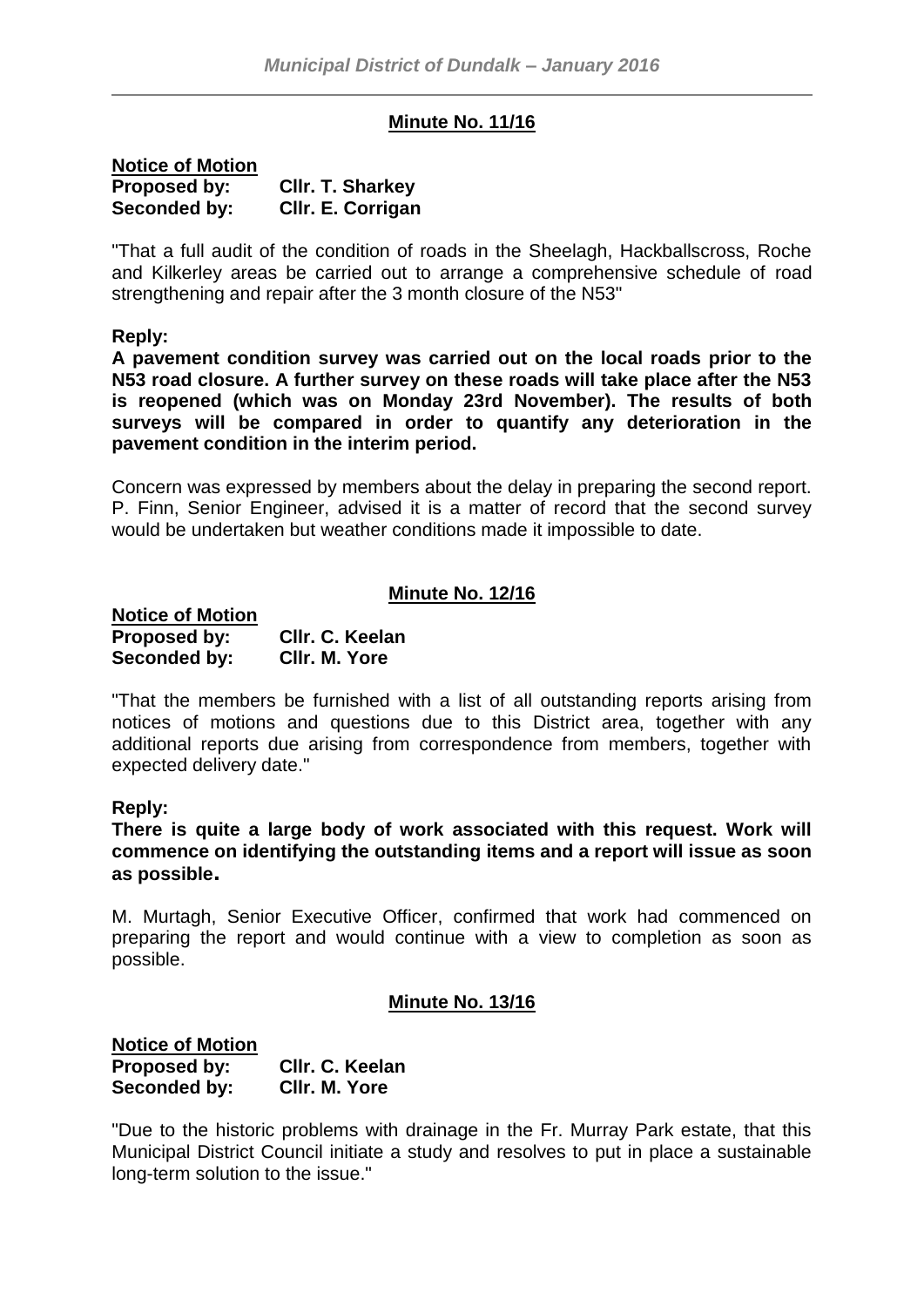### **Reply: This matter will be examined and a report prepared in due course.**

The response to the motion was noted.

# **Minute No. 14/16**

| <b>Notice of Motion</b> |                |
|-------------------------|----------------|
| Proposed by:            | Cllr. M. Doyle |
| Seconded by:            | CIIr. M. Yore  |

"That the Old Golf Links Road be priortised for resurfacing, particularly in the vicinity of Felda"

### **Reply:**

**The section of road in question was to be improved as part of a development, but as the development has not been completed the work has not been carried out. In addition, part of the development site in question has been transferred to another developer which complicates the matter further. If the work was to be carried out by the Council, the money could be recovered from the developers. The matter is being referred to Planning Enforcement for attention.**

The response was noted and it was confirmed that a number of inter department discussions have taken place to date in the matter.

#### **Minute No. 15/16**

| <b>Notice of Motion</b> |                 |
|-------------------------|-----------------|
| Proposed by:            | CIIr. M. Butler |
| Seconded by:            | Cllr. M. Dearey |

"In accordance with Appendix Five (Taking in Charge of Estates) of the Dundalk & Environs Development Plan 2009 - 2015, that Louth County Council organise a plebiscite of residents of Bellfield Mews, Heynestown in order to initiate the taking in charge process."

#### **Reply:**

**In accordance with Section 180(3)(a) of the Planning & Development Act, 2000- 2010, Louth County Council shall carry out a plebiscite to ascertain the wishes of the owners of the houses within Bellfield View, Haynestown and where the majority of the owners are in favour of Bellfield View being taken in charge, the Planning Authority shall initiate the procedures for taking-in-charge under Section 11 of the Roads Act, 1993. It is anticipated that the plebiscite will be initiated before the end of January 2016.**

Response noted and appreciated. The main issue is public lighting within the estate.

On the proposal of Cllr. Keelan, seconded by Cllr. M. Butler it was agreed to expand the motion to include Fort Terrace, Doylesfort Road. P. Finn, Senior Engineer agreed to check and revert in relation to this development of five houses.